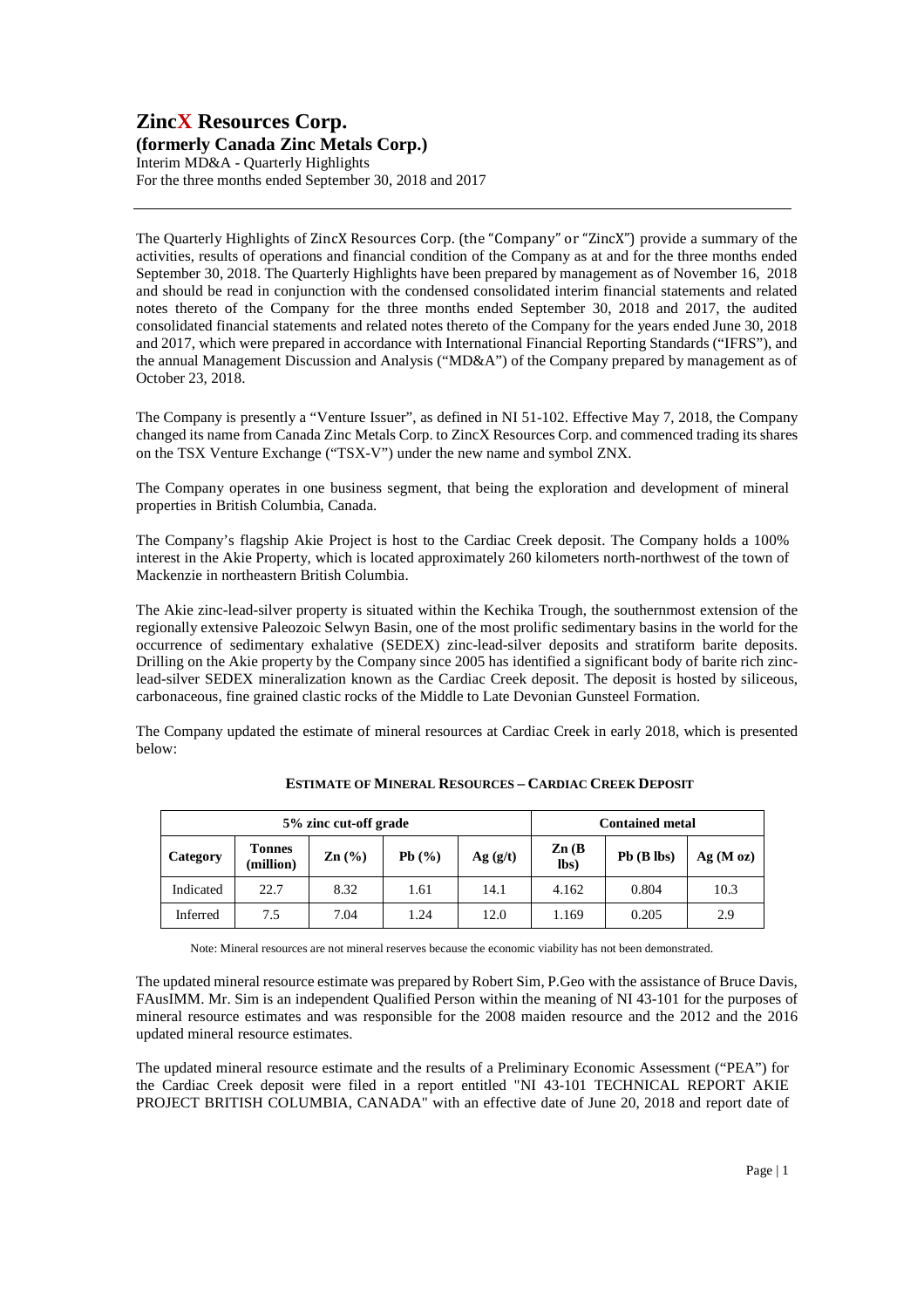Interim MD&A - Quarterly Highlights For the three months ended September 30, 2018 and 2017

August 1, 2018 and can be found under the Company's profile at www.sedar.com and on the Company's website, www.zincxresources.com.

The Kechika Regional Project includes the Pie, Yuen, Cirque East and Mt. Alcock properties extending northwest from the Akie property for approximately 140 kilometres along the strike of the highly prospective Gunsteel Formation shale; the main host rock for known SEDEX zinc-lead-silver deposits in the Kechika Trough of northeastern British Columbia.

The Pie, Yuen, Cirque East properties (known as the "Pie Properties") are the subject of a joint venture arrangement with Teck Resources Limited ("Teck") and its JV partner, Korea Zinc Co., Ltd. ("Korea Zinc") to jointly explore the Pie property on the 49%-51% joint venture basis, with Teck acting as the operator. Teck and Korea Zinc acquired 51% interest in the Pie Properties by incurring cumulative aggregate exploration expenditures of \$3,500,000 to December 31, 2017.

#### **Overall performance**

Significant events and operating highlights for the three months ended September 30, 2018 and up to the date of these MD&A:

#### • **Preliminary Economic Assessment (PEA)**

In June 2018, the Company announced the completion of a PEA, authored by JDS Energy & Mining Inc. of Vancouver, B.C., and, in August 2018, filed a technical report prepared in accordance with NI 43-101 Standards for its 100-per-cent-owned zinc-lead-silver Cardiac Creek deposit, located on the Akie property in northeast British Columbia, Canada.

The PEA indicates that the Akie project is potentially economically viable and technically feasible and, in management's opinion, its completion is a significant step in advancing Cardiac Creek deposit to a production decision. The positive results outlined in the PEA demonstrate a robust, stand-alone base metal project with a large and potentially growing resource base, all-season access, good rail and road infrastructure, and amenable to conventional mining and milling practices common to similar projects. This project has significant exposure to zinc given the almost 10 to 1 zinc to lead ratio in payable metal production over life of mine.

The PEA envisages a conventional underground mine and concentrator operation with a small environmental footprint measuring approximately 20 hectares in size upon start-up, expanding to approximately 35 hectares at closure. The mine will produce an average production rate of 4,000 tonnes per day (tpd) principally from long-hole stoping. Much of the waste rock and majority of the mill tailings will be placed back underground as cemented backfill. The rest of filtered tailings will be stacked in a surface filtered tailings facility, located near the mill. The mine will have an 18-year life with potential to extend the life-of-mine through resource expansion at depth.

Economic Highlights of the PEA include:

- Estimated pre-tax NPV7% of **\$649M** (\$401M after-tax)
- Estimated pre-tax **35% IRR** (27% after-tax)
- Estimated pre-tax **2.6 year payback** (3.2 year payback after-tax)
- PEA contemplates a **4,000 tonne per day** underground mine and **3,000 tonne per day** concentrator with an **18-year** mine life
- Total mine production of **25.8 million tonnes** of which **19.7 million tonnes** are processed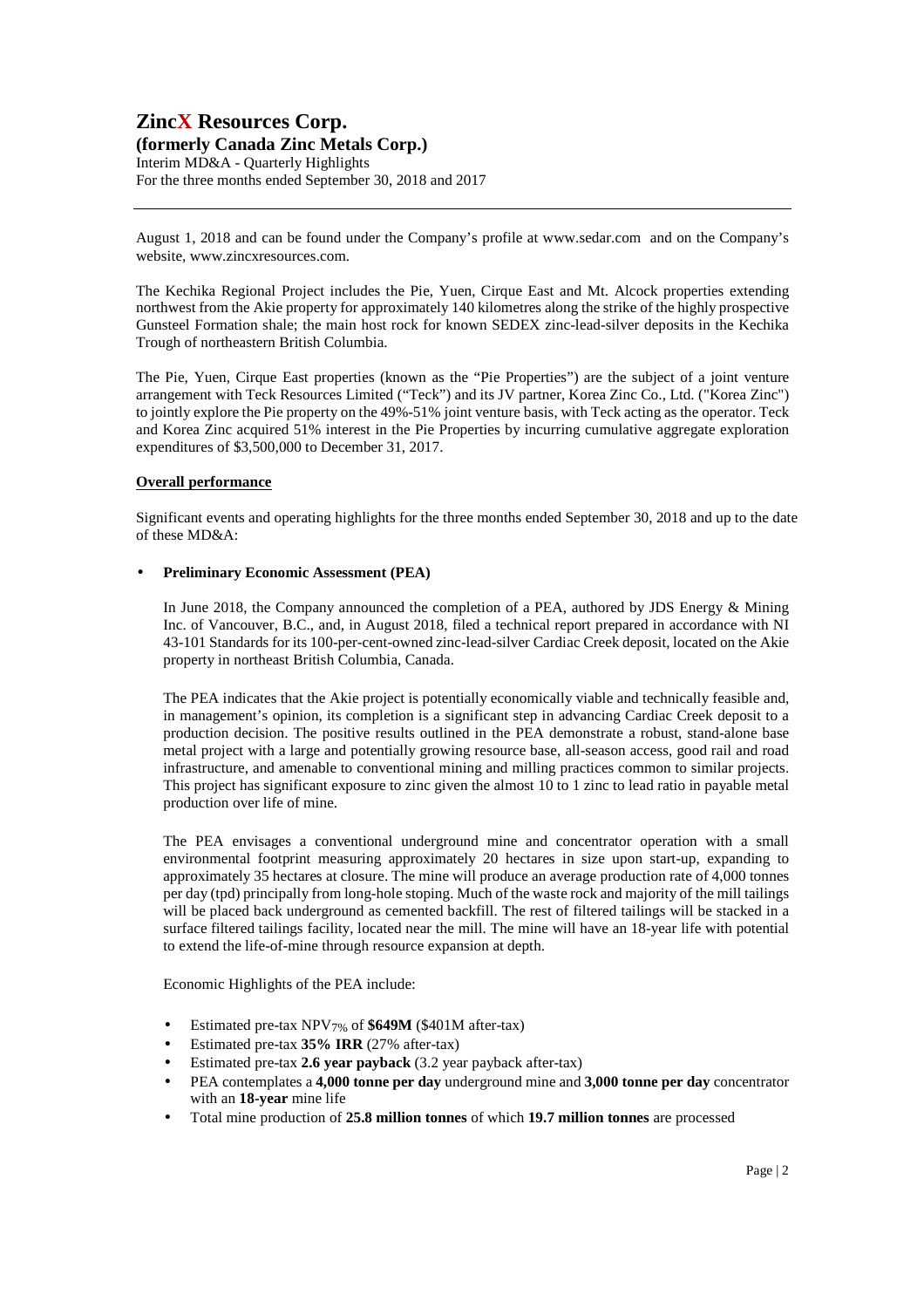# **ZincX Resources Corp.**

**(formerly Canada Zinc Metals Corp.)** 

Interim MD&A - Quarterly Highlights For the three months ended September 30, 2018 and 2017

- Initial CAPEX (excluding contingency) estimated at **\$256.7M;** total of **\$302.3M** including **\$45.7M** in contingency
- Payable metal production over life-of-mine is **3,268M lbs of zinc** & **362M lbs of lead**
- Average annual production of **178M lbs of payable zinc** and **20M lbs of payable lead** at an all-in operating cost of **\$102.38/tonne milled**
- Total payable metal LOM is **\$3,960M;** or **\$201/tonne milled**
- Saleable zinc and lead concentrates with **no penalty elements** (**clean concentrate**)
- There are no net smelter royalties owed (**0% NSR**)
- **Opportunities** for **continued refinement** through additional studies including upgrading lead and silver recoveries and reducing operating costs
- The Cardiac Creek deposit remains **open at depth** with potential to **increase mine life**
- The Akie and Kechika Regional projects combined, offer **district-scale potential** for **new discoveries**

The Company will be working closely with its mining consultants and advisers to plot a course forward for the most cost-effective and efficient development of the Cardiac Creek deposit. The Company anticipates more detailed engineering assessments leading to a prefeasibility study.

## • **2018 Akie drilling program**

In early September 2018, the Company concluded its 2018 drilling program that commenced in June 2018. A total of 5 drill holes were successfully drilled on several property targets comprising 2,013 metres of diamond drilling.

2018 drill program highlights:

- First-ever drill test of the massive Sitka barite surface showing where previous channel sampling in 2013 returned high-grade zinc-lead assay results. The drilling has traced sphaleritebearing vein mineralisation approximately 100 metres below surface. The best interval from hole DDH A-18-144 returned 3.7% Zn over a width of 3.50 metres from a downhole depth of 168.1 to 171.5 metres, including 11.1 % Zn over a width of 0.9 metres. A lower interval from hole DDH A-18-145 from 196.7 to 201.8 metres returned 3.8% Zn over a width of 5.1 metres, including 11.3% Zn over 1.0 meter.
- Drill test of the southeastern strike extent of the Cardiac Creek deposit beyond the current limits of the resource model. Drilling encountered a thick hybrid zone of distal/proximal facies mineralisation from 280 metres to 448 metres and returned scattered, anomalous Zn values. The interval from 507.94 to 514.98 metres returned Zn values reaching 0.53% and averaging 0.31% Zn over an apparent width of 7.04 metres.
- Drill test of the down dip extent of the north lead zone target where previous drilling intersected extensive intervals of bedded pyrite mineralization highly anomalous in zinc and lead. The hole returned anomalous zinc values ranging from 0.1% to 0.43% Zn in numerous intervals over a combined thickness of 125 metres, from a downhole depth of 300 to 483 metres.
- Drill test of the projected Sitka mineralized target approximately 400 metres to the southeast of the Sitka showing. Quartz veining is present within the faulted contact between the Road River Group and the Kwadacha limestone athat is similar to the mineralized veins observed in holes A-18-144 and A-18-145. The vein/fault zone hosts weathered sphalerite and visible seams of galena. Notable zinc results were intersected over 12.98 metres from 94.86 to 107.84 metres that returned 1.1% Zn including 3.5% Zn over 2.80 metres at a downhole depth of 95.8 metres.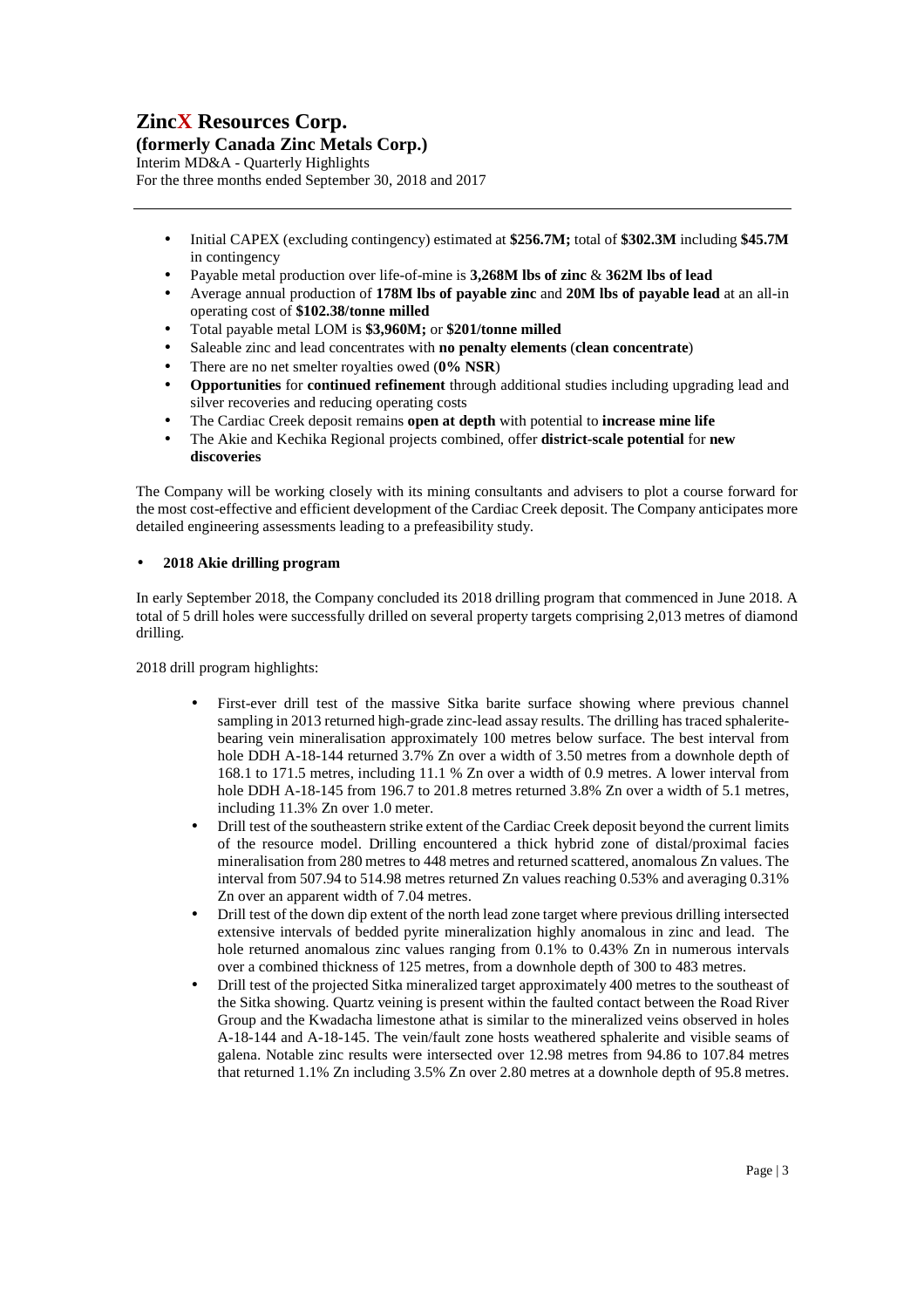## **ZincX Resources Corp. (formerly Canada Zinc Metals Corp.)**  Interim MD&A - Quarterly Highlights

For the three months ended September 30, 2018 and 2017

| <b>Drill Hole</b>       | Zone              | From $(m)$ | To(m)  | Apparent Width $(m)^*$ | $\text{Zn}$ (%) |
|-------------------------|-------------------|------------|--------|------------------------|-----------------|
| $A-18-144$ <sup>H</sup> | <b>Sitka</b>      | 172.72     | 174.59 | 1.87                   | 3.54            |
| incl                    |                   | 172.72     | 173.72 | 1.00                   | 5.76            |
|                         |                   | 186.51     | 187.15 | 0.64                   | 1.53            |
|                         |                   | 196.70     | 201.78 | 5.08                   | 3.79            |
| incl                    |                   | 196.70     | 200.00 | 3.30                   | 5.73            |
| incl                    |                   | 199.01     | 200.00 | 0.99                   | 11.33           |
| $A-18-145$ <sup>t</sup> | <b>Sitka</b>      | 148.13     | 148.76 | 0.63                   | 7.51            |
|                         |                   | 159.40     | 159.80 | 0.40                   | 3.35            |
|                         |                   | 163.37     | 163.83 | 0.46                   | 4.65            |
|                         |                   | 168.05     | 171.55 | 3.50                   | 3.72            |
| incl                    |                   | 168.05     | 168.91 | 0.86                   | 11.09           |
|                         |                   | 175.09     | 175.69 | 0.60                   | 2.36            |
| A-18-147                | <b>SE Zone</b>    | 475.97     | 487.06 | 11.09                  | 0.10            |
|                         |                   | 507.94     | 514.98 | 7.04                   | 0.31            |
| A-18-148                | <b>North Lead</b> | 417.25     | 420.21 | 2.96                   | 0.31            |
| A-18-149                | Sitka Ext.        | 94.86      | 107.84 | 12.98                  | 1.10            |
|                         | incl.             | 95.80      | 97.98  | 2.18                   | 3.47            |

A summary table of the results from the 2018 drilling program on the Cardiac Creek deposit can be seen below.

\*True width unknown at this time

## • **Financing and other activities affecting share capital**

On November 14, 2018, the Company completed a flow-through private placement of 3,120,692 flowthrough shares at a price of \$0.39 per share for gross proceeds of \$1,217,070. The Company paid cash finder's fees of \$63,896 in connection with the private placement. The proceeds from the private placement will be used on exploration expenditures in calendar 2019.

142,500 stock options were exercised at a price of \$0.25 per share by employees and consultants of the Company in July 2018 for total proceeds of \$36,025.

220,000 share purchase warrants were exercised at a price of \$0.55 per share in July 2018 for gross proceeds of \$121,000. The warrants were granted to the agents under the December 2016 private placement and had an expiry date of December 15, 2018.

860,000 incentive stock options were granted to employees and consultants of the Company, exercisable at a price of \$0.33 per common share for a period of eight years commencing on July 3, 2018.

240,000 incentive stock options were granted to consultants of the Company, exercisable at a price of \$0.39 per common share before January 3, 2020.

In July 2018, the Company received TSX-V approval for the renewal of its Normal Course Issuer Bid ("NCIB") to purchase at market price up to 8,287,534 common shares, being approximately 5% of the Company's issued and outstanding common shares, through the facilities of the TSX-V. The bid commenced on August 1, 2018 and will stay open for another 12 months.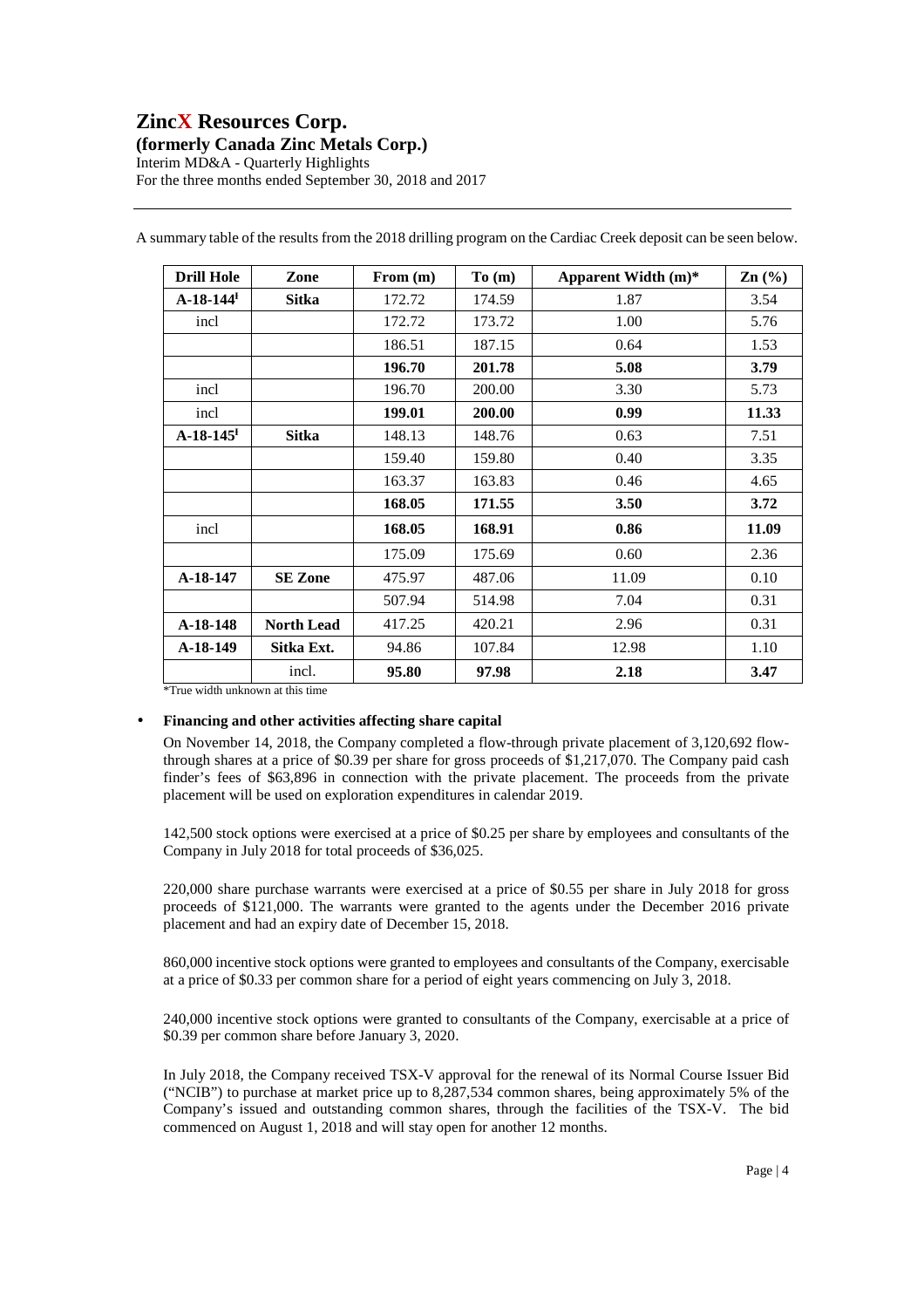## **ZincX Resources Corp. (formerly Canada Zinc Metals Corp.)**  Interim MD&A - Quarterly Highlights For the three months ended September 30, 2018 and 2017

|                                                                                              |     | <b>Akie Property</b> | <b>Kechika Regional</b> |     | <b>Total</b>         |
|----------------------------------------------------------------------------------------------|-----|----------------------|-------------------------|-----|----------------------|
| <b>Acquisition Costs:</b><br>Balance, June 30, 2018 and September<br>30, 2018                | -SS | 24, 165, 241         | \$<br>192,768           | -\$ | 24,358,009           |
| Deferred exploration costs:<br><b>Balance, June 30, 2018</b><br>Camp equipment, depreciation | \$  | 44,355,601<br>16,782 | \$<br>4,354,446         | \$  | 48,710,047<br>16,782 |
| Drilling                                                                                     |     | 975,602              |                         |     | 975,602              |
| Geology                                                                                      |     | 12,187               |                         |     | 12,187               |
| Preliminary Economic Assessment                                                              |     | 29,524               |                         |     | 29,524               |
| Community consultations                                                                      |     | 60,000               |                         |     | 60,000               |
| Environmental studies and permit<br>compliance                                               |     | 18,601               |                         |     | 18,601               |
| Balance, September 30, 2018                                                                  | \$  | 45,468,297           | \$<br>4,354,446         | \$  | 49,822,743           |
| <b>Total, June 30, 2018</b>                                                                  | \$  | 68,520,842           | \$<br>4,547,214         | \$  | 73,068,056           |
| Total, September 30, 2018                                                                    | \$  | 69,633,538           | \$<br>4,547,214         | S   | 74,180,752           |

Summary of exploration expenditures incurred on various properties to September 30, 2018:

## **Exploration Objectives**

Akie Project:

- Continue definition drilling to expand the known extent of the Cardiac Creek deposit; update the current geological and resource models to NI 43-101 standards with all new drill results. Continue to examine trade-off studies to enhance the PEA including additional metallurgical lab testing and targeted geotechnical data acquisition to improve understanding of mine design parameters used in the PEA.
- Continue to evaluate outlying coincident geological/geophysical/geochemical targets for drill target definition.
- Continue to refine the design and costs of the planned underground exploration program. The underground exploration permit remains in good standing until December 2020. The underground exploration program was conceived in order to allow tightly-spaced infill drilling from an underground decline in order to upgrade the current mineral resource to the Indicated and Measured levels of confidence. This would provide sufficient data for a pre-feasibility level of economic assessment of the ore body to be completed and investigate future viability of bulk sampling and mining.
- Continue environmental baseline sampling as required to maintain all related exploration permits in good standing.

## Kechika Regional Project:

- Continue regional synthesis of all historical and modern exploration data to assist with gap analysis and drill target definition.
- Complete follow-up assessment of airborne gravity anomalies from the 2015 geophysical survey on Mt. Alcock and Yuen North.
- Continue to evaluate high priority greenfield targets.
- Refine target selection to identify drill targets.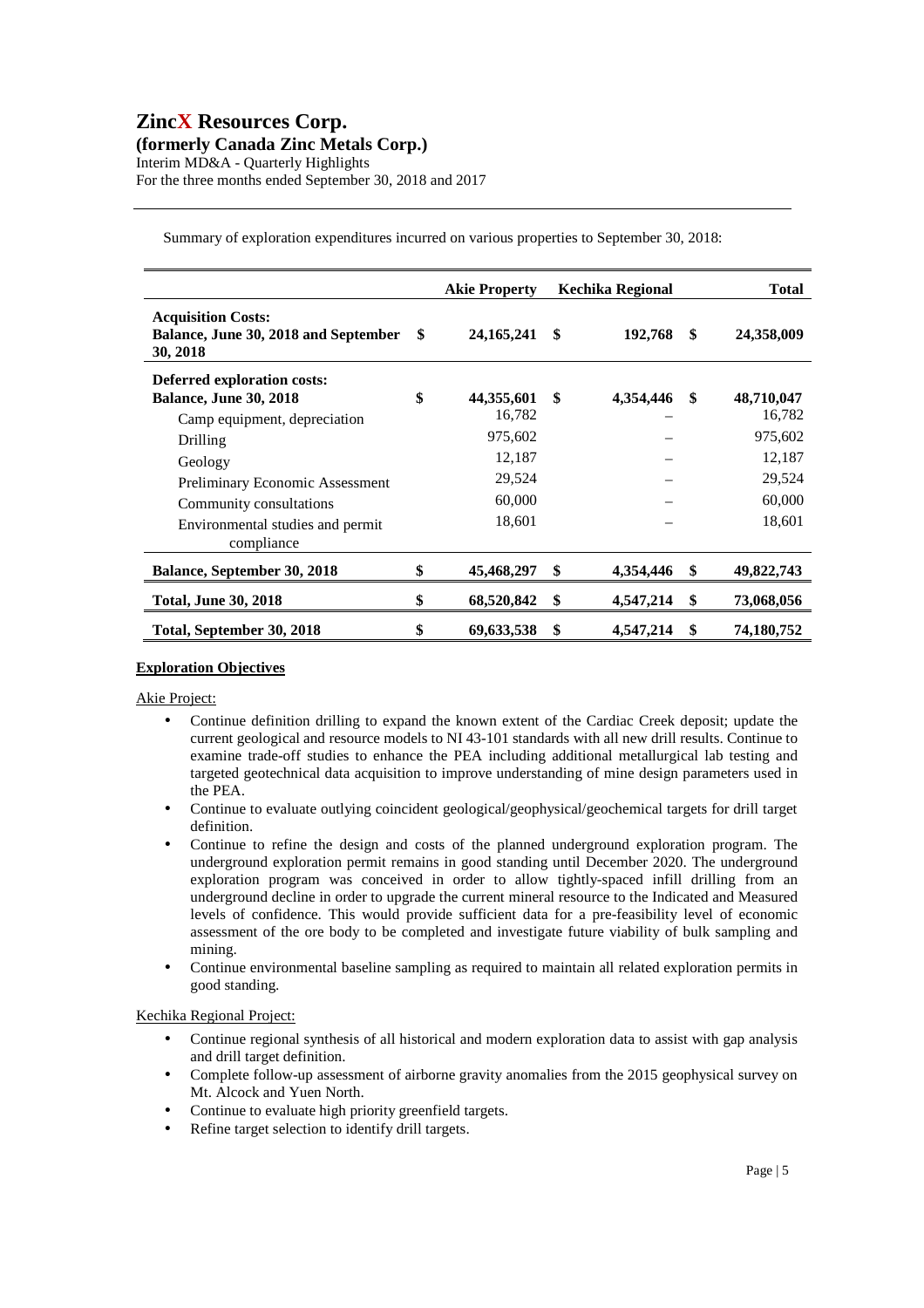# **ZincX Resources Corp.**

## **(formerly Canada Zinc Metals Corp.)**

Interim MD&A - Quarterly Highlights For the three months ended September 30, 2018 and 2017

## Kechika Regional Project (Pie Option Properties):

- Continue to work closely with Teck to review and advise on plans for ongoing exploration on the properties.
- Monitor field exploration results and expenditures and option agreement commitments.
- The next planned phase of exploration on the optioned properties is expected to include continued drill testing of the highest priority targets.

## **Results of Operations**

During the three months ended September 30, 2018, the Company reported a net loss before comprehensive loss of \$716,952 or \$0.00 per share compared to a net loss of \$125,381 or \$0.00 per share during the same quarter last year, an increase in net loss of \$591,571. The increase in net loss was primarily due to an increase in operating expenses of \$357,261, an impairment allowance of \$120,986 recognized against a loan receivable and a decrease in deferred tax recovery of \$88,916.

Income reported for the first quarter ending September 30, 2018 included interest income earned on the Company's cash deposits and short-term investments of \$23,602 (2017 - \$26,307) and administration fees of \$2,892 earned for the use of the Company's Akie camp facilities during the 2018 summer drilling program.

The following expense categories contributed to the increase in operating expenses by \$357,261 during the first quarter ended September 30, 2018 as compared to the same quarter of the previous fiscal year:

- Marketing expenses increased by \$81,860 due to increase in advertising and marketing campaigns conducted during the period;
- Office expenses increased by \$8,043 due to timing of insurance premium payments and external storage facilities' costs;
- Share-based compensation expenses increased by \$209,033 as there were 1,100,000 stock options granted during the quarter to certain employees and consultants of the Company. There were no stock options granted during the comparative period last fiscal year;
- Travel and promotion increased by \$40,073 as a result of management and investors' site visits to the Company's Akie camp this summer; and
- Wages and benefits increased by \$56,914 as a result of higher salary expenses.

There were no changes in management, administrative and directors' fees during the comparative quarters.

The above increases were partially offset by decreases in the following categories:

- Consulting fees by \$33,747 as a result of less financial advisory services retained during the period; and
- Regulatory fees decreased by \$4,745 as the Company incurred fees for a foreign background search on a potential appointee to the Board of Directors of the Company in the first quarter last year. No similar cost was incurred in the current quarter.

## **Liquidity and capital resources**

The Company's working capital position remains strong with cash of \$1,066,032 and GIC investments of \$2,511,856 as at September 30, 2018. Management believes that the Company has sufficient funds to meet its current obligations as they become due and to fund its exploration projects and administrative overhead for the next twelve months.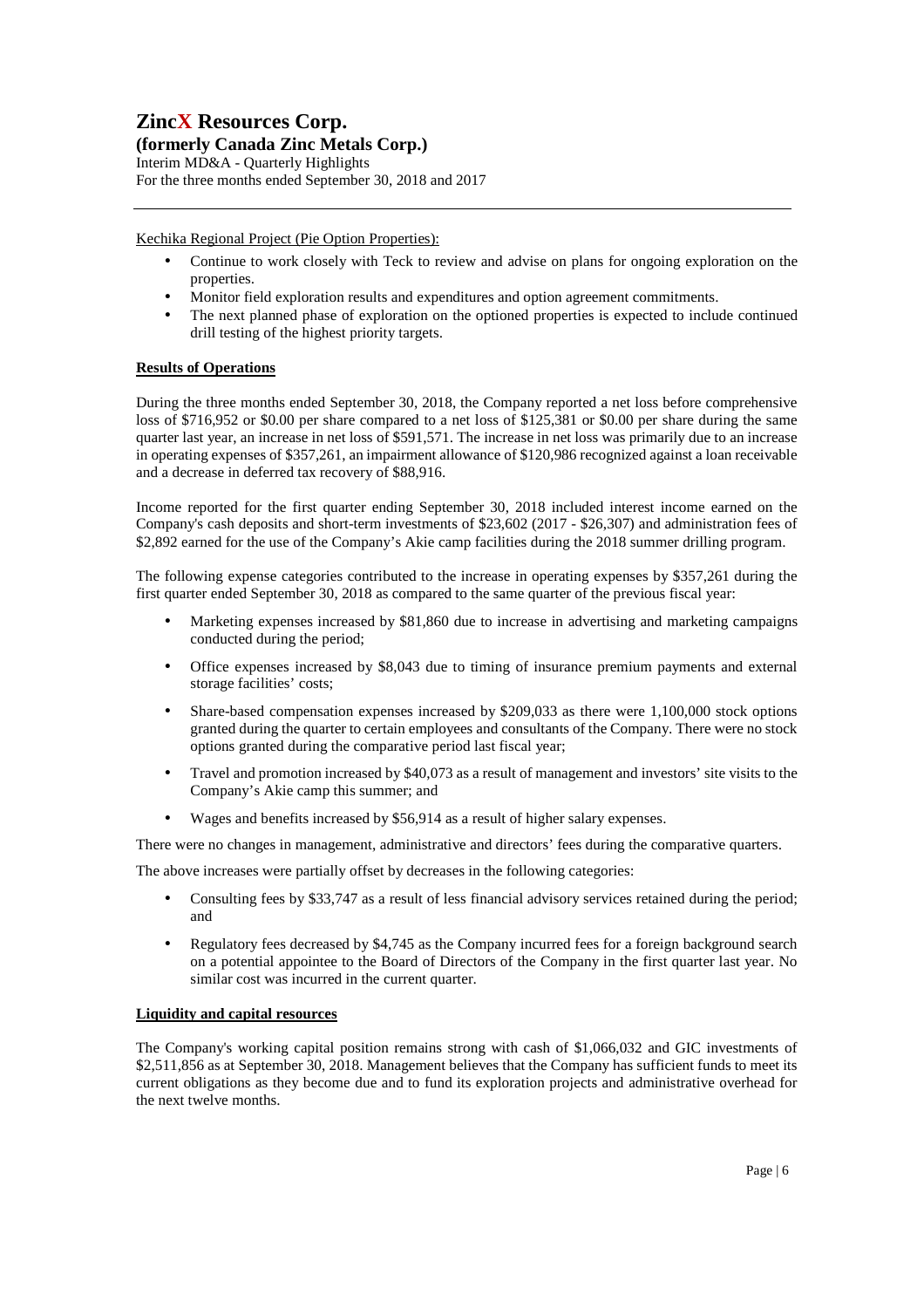# **ZincX Resources Corp.**

## **(formerly Canada Zinc Metals Corp.)**

Interim MD&A - Quarterly Highlights For the three months ended September 30, 2018 and 2017

At September 30, 2018, the Company reported working capital of \$3,344,297 compared to working capital of \$4,789,053 at June 30, 2018, representing a decrease in working capital of \$1,444,756. The decrease in working capital was a result of general operating activities and exploration expenditures for conducting the 2018 summer drilling program on the Akie property.

Net cash decreased by \$82,848 from \$1,148,880 at June 30, 2018 to \$1,066,032 at September 30, 2018.

During the three months ended September 30, 2018, the Company utilized its cash and cash equivalents as follows:

- (a ) the Company used \$804,555 of its cash in operating activities compared to \$860,728 during the same period last year;
- (b ) exploration expenditures during the first quarter were \$944,578 compared to \$1,899,499 last year;
- (c ) there were no capital expenditures during the current quarter compared to \$30,363 spent on the purchase of camp fixtures and office furniture during the same period last year;
- (d ) there were no sale or purchases of marketable securities as compared to the same period in fiscal 2018 when the Company generated \$58,525 on sale of marketable securities;
- (e ) the Company redeemed \$1,500,000 (2017 \$Nil) from its GIC investments to fund the exploration program and received interest of \$9,260 (2017 –\$189,508) on the redemption;
- (f ) aggregate of 142,500 stock options were exercised by employees and consultants of the Company for total gross proceeds of \$36,025 (2017 - \$2,300);
- (g ) 220,000 share purchase warrants were exercised by certain agents of the December 2016 private placement for total gross proceeds of \$121,000 (2017 - \$Nil); and
- (h ) no common shares of the Company were repurchased under the NCIB during the quarter (2017 \$3,508).

The Company's current assets excluding cash consisted of the following:

|                                          | September 30, 2018 | June 30, 2018 |
|------------------------------------------|--------------------|---------------|
| Credits from suppliers                   | 13.049<br>\$       | \$            |
| Government sales tax credits             | 80,386             | 44,750        |
| Interest accrued on reclamation deposits | 1,134              | 421           |
| Prepaid expenses                         | 175,511            | 65,439        |
| Loan receivable including interest       |                    | 118,466       |
| Marketable securities at fair value      | 50,950             | 57,150        |
| GIC investments                          | 2,511,856          | 4,004,314     |

Prepaid expenses as at September 30, 2018 included prepaid marketing expenses of \$101,486 for advertising campaign in Europe.

The \$100,000 loan receivable was advanced under a promissory note bearing interest at a rate of 10% per annum with an original 6 month term that was extended for an additional 12 month period until February 25, 2018. After February 25, 2018, management agreed to extend the repayment of the loan and the accumulated interest until the debtor finalizes a significant financing that is currently awaiting completion. The loan remained unpaid as at September 30, 2018 and as of the date of this MD&A.

At September 30, 2018, management made the assessment of the credit risk on the loan and recognized an impairment allowance of \$120,986 (2017 - \$Nil) against the outstanding amount of the loan principal and accumulated interest.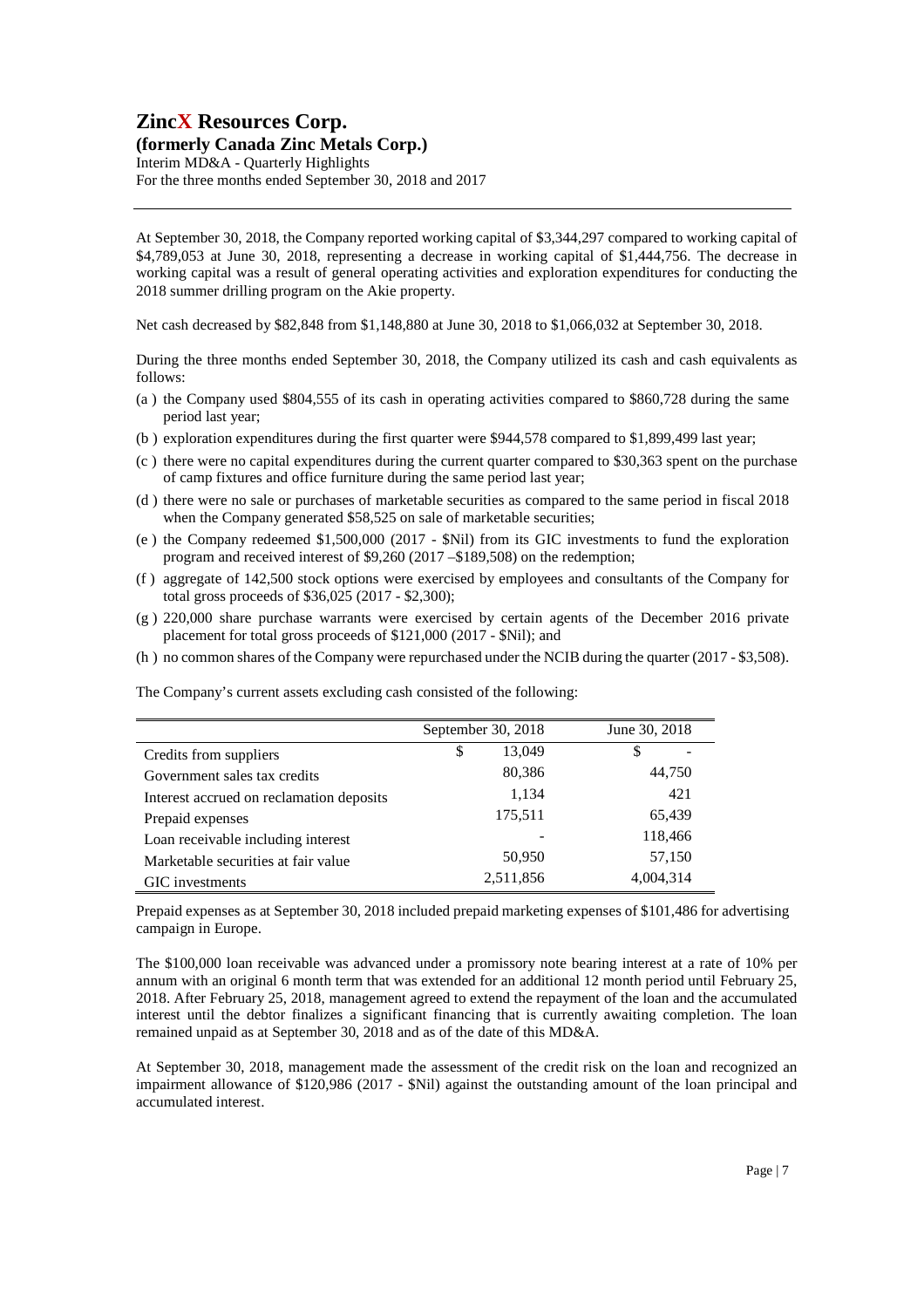## **ZincX Resources Corp. (formerly Canada Zinc Metals Corp.)**  Interim MD&A - Quarterly Highlights For the three months ended September 30, 2018 and 2017

The Company holds a few GIC investments with the principal amount totalling \$2,500,000 yielding average fixed interest rates of 2.1%, one of which has a value of \$1,000,000 and is non-redeemable until June 1, 2019. At September 30, 2018, the GIC investments accumulated interest of \$11,856.

Current liabilities as at September 30, 2018 consisted of trade payables and accrued liabilities of \$541,384 (June 30, 2018 - \$417,914), which mainly consisted of exploration payables, and a flow-through premium liability of \$13,237 (June 30, 2018 - \$232,453) recorded in connection with the November 2017 flow-through private placement. The flow-through premium liability does not represent cash liability to the Company and will be fully amortized by December 2018 after the Company incurs qualifying flow-through exploration expenditures of \$1,521,773.

On November 14, 2018, the Company completed a flow-through private placement of 3,120,692 flow-through shares at a price of \$0.39 per share for gross proceeds of \$1,217,070. The Company paid cash finder's fees of \$63,896 in connection with the private placement. The proceeds from the private placement will be used on exploration expenditures in calendar 2019.

The other sources of funds potentially available to the Company are through the exercise of outstanding stock options and share purchase warrants. See Item 1.15 – Other Requirements – Summary of Outstanding Share Data. There can be no assurance, whatsoever, that any or all these outstanding exercisable securities will be exercised.

The Company has and may continue to have capital requirements in excess of its currently available resources. In the event the Company's plans change, its assumptions change or prove inaccurate, or its capital resources in addition to projected cash flow, if any, prove to be insufficient to fund its future operations, the Company may be required to seek additional financing. Although the Company has been successful in raising the above funds, there can be no assurance that the Company will have sufficient financing to meet its future capital requirements or that additional financing will be available on terms acceptable to the Company in the future.

The Company's overall success will be affected by its current or future business activities. The Company is currently in the process of acquiring and exploring its interests in resource properties and has not yet determined whether these properties contain mineral deposits that are economically recoverable. The continued operations of the Company and the recoverability of expenditures incurred in these resource properties are dependent upon the existence of economically recoverable reserves, securing and maintaining title and beneficial interest in the properties, obtaining necessary financing to explore and develop the properties, and upon future profitable production or proceeds from disposition of the resource properties.

The Company is exposed in varying degrees to a variety of financial instrument related risks, including price risk with respect to commodity and equity prices. The Company closely monitors certain commodity prices, individual equity movements, and the stock market to determine the appropriate course of action to be taken by the Company. For further discussion of financial risks, please refer to Note 16 of the condensed consolidated interim financial statements for the three months ended September 30, 2018.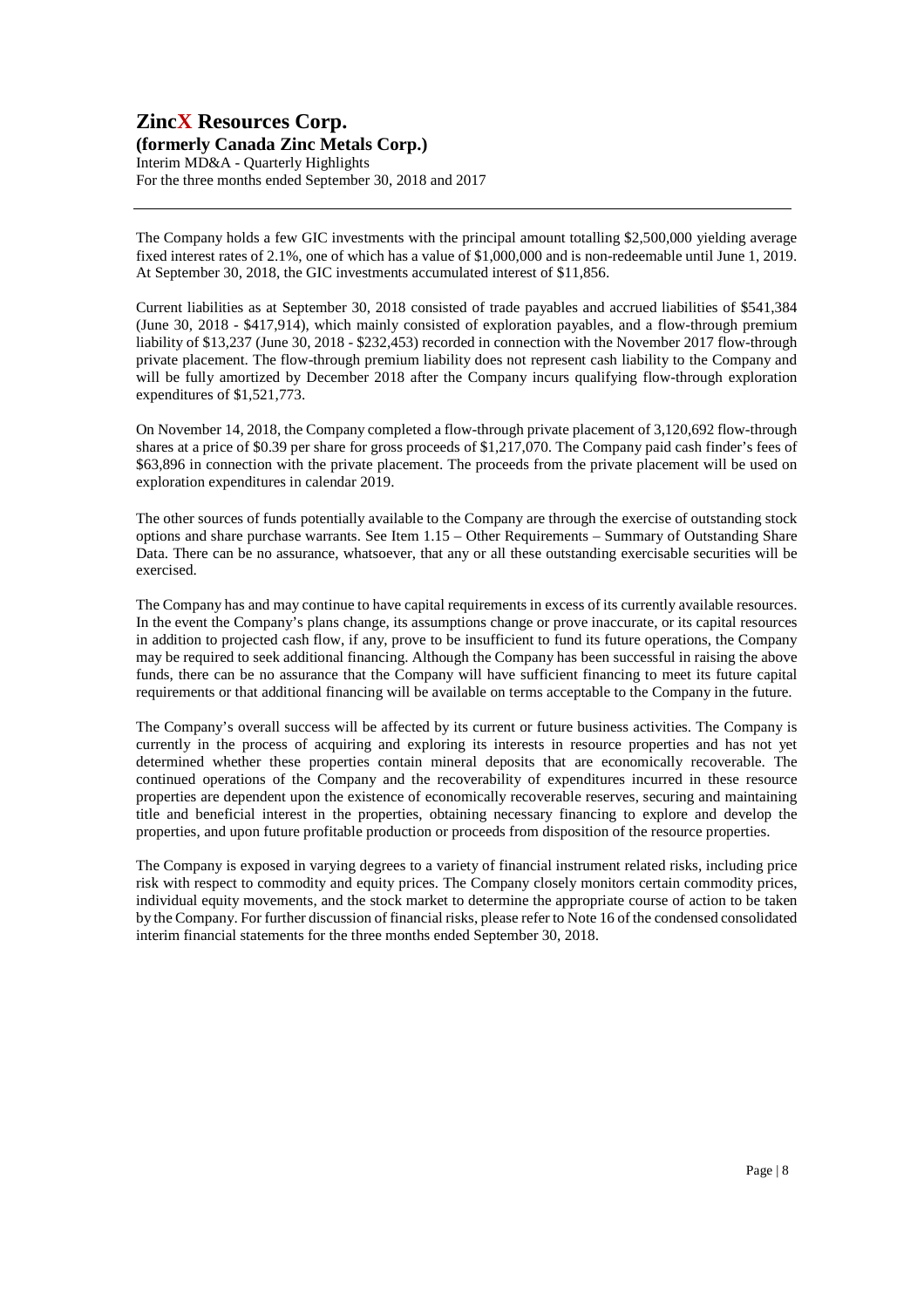#### Transactions with related parties

The remuneration of directors and other key management personnel during the three months ended September 30, 2018 and 2017 were as follows:

| September 30,                           | 2018          | 2017          |
|-----------------------------------------|---------------|---------------|
| Consulting fees (iv)                    | \$<br>3,750   | \$<br>3,750   |
| Directors fees (ii)                     | 10,000        | 10,000        |
| Exploration and evaluation expenditures |               |               |
| (geological consulting) (v)             | 37,500        | 37,500        |
| Management fees (i)                     | 88,500        | 88,500        |
| Other employment benefits (vii)         | 7,656         | 7,559         |
| Share-based compensation (vi)           |               | 1,565         |
| Total                                   | \$<br>147,406 | \$<br>148,874 |

(i) Pursuant to a management and administrative services agreement amended effective July 1, 2011 and May 1, 2014 with Varshney Capital Corp. ("VCC"), a company with two common directors, Peeyush Varshney and Praveen Varshney, the Company agreed to pay monthly management and administrative fees of \$29,500 and \$5,000, respectively.

During the three months ended September 30, 2018, the Company paid \$88,500 (2017 – \$88,500) for management fees and  $$15,000 (2017 - $15,000)$  for administrative fees to VCC;

- (ii) the Company paid \$10,000 (2017 \$10,000) in directors' fees to the four directors of Company John Thomas, Marco Strub, Peeyush Varshney and Praveen Varshney;
- (iii) the Company paid \$3,750 (2017 \$3,750) for consulting fees to Sircon AG, a company controlled by Marco Strub, a director of the Company;
- (iv) the Company paid geological consulting fees of \$37,500 (2017 \$37,500) to Ridgeview Resources Ltd., a company controlled by Ken MacDonald, VP of Exploration of the Company, of which \$34,375 (2017 - \$31,250) was capitalized as exploration and evaluation costs and \$3,125 (2017 - \$6,250) was expensed as general consulting fees;
- (v) share-based compensation is the fair value of options that have been granted to directors and executive officers and the related compensation expense recognized over the vesting periods; and
- (vi) other employment benefits included life insurance and health benefits for the CEO and health benefits for the CFO of the Company.

#### **Changes in accounting policies**

#### *IFRS 9 - Financial Instruments ("IFRS 9")*

As at July 1, 2018, the Company adopted all of the requirements of IFRS 9, which replaced IAS 39 Financial Instruments: Recognition and Measurement ("IAS 39"). IFRS 9 introduces extensive changes to IAS 39's guidance on the classification and measurement of financial assets and a new "expected credit loss model" for the impairment of financial assets. IFRS 9 also provides new guidance on the application of hedge accounting. The standard was effective for annual periods beginning on or after January 1, 2018.

Most of the requirements in IAS 39 for classification and measurement of financial liabilities were carried forward in IFRS 9, so the Company's accounting policy with respect to financial liabilities is substantially unchanged.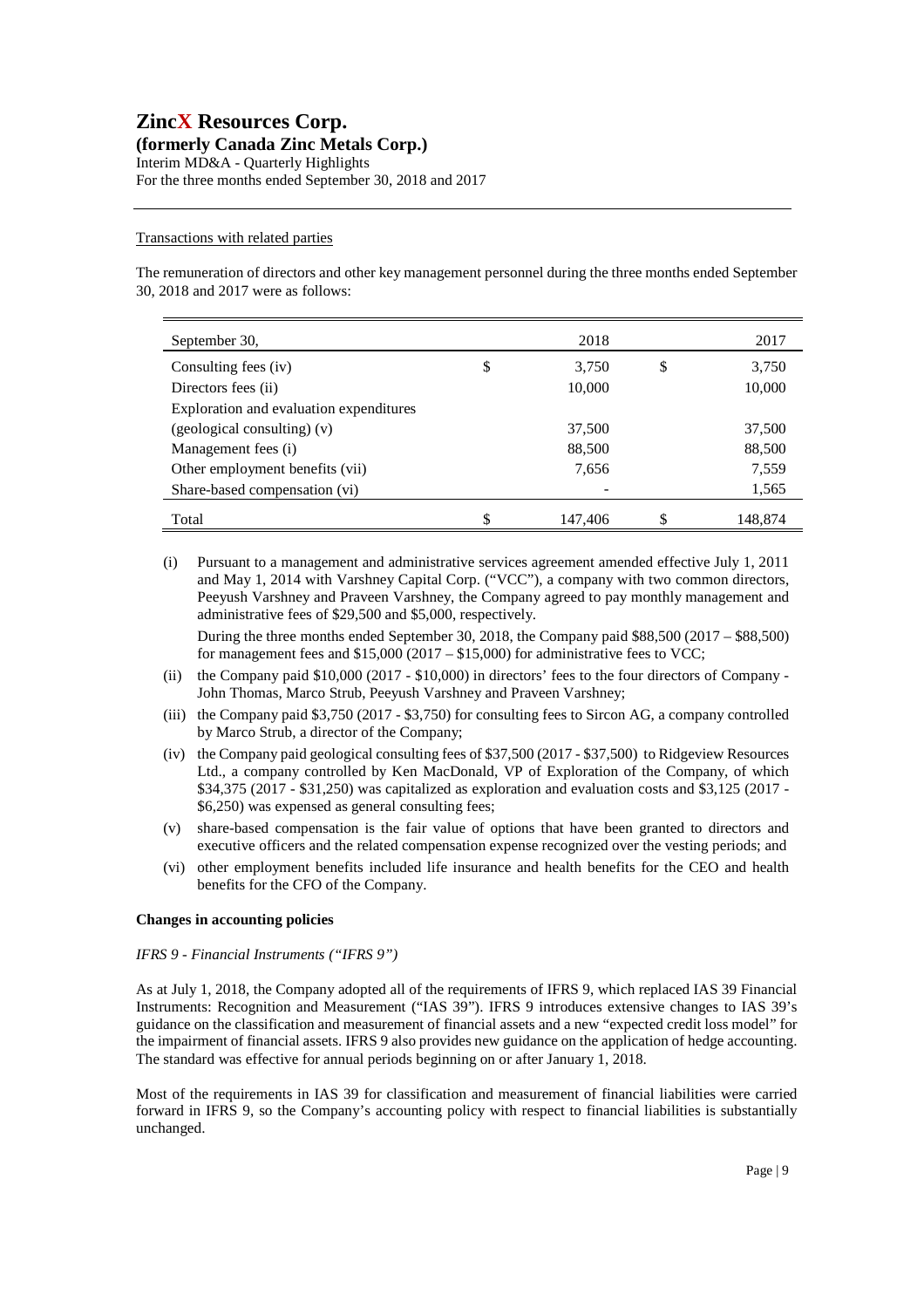# Interim MD&A - Quarterly Highlights

For the three months ended September 30, 2018 and 2017

As a result of adopting this standard, the Company has changed its accounting policy for financial assets retrospectively, for assets that were recognized at the date of application. An assessment has been made and the impact to the Company's consolidated financial statements was to reclassify its available-for-sale marketable securities to fair value through profit or loss. The Company adopted IFRS 9 retrospectively without restatement of comparative amounts resulting in a reclassification of \$6,731 from accumulated other comprehensive loss to deficit on July 1, 2018. Future changes in the fair value of these marketable securities will be recorded directly in profit or loss. No other differences of any significance have been noted in relation to the adoption of IFRS 9.

The following are new accounting policies for financial assets under IFRS 9. All other aspects of our accounting policies for financial instruments as disclosed in Note 2 to the audited consolidated financial statements for the year ended June 30, 2018 are unaffected.

The Company classifies its financial assets in the following categories: at fair value through profit or loss ("FVTPL"), at fair value through other comprehensive income ("FVTOCI") or at amortized cost.

The classification depends on the purpose for which the financial assets were acquired. Management determines the classification of its financial assets at initial recognition.

## *Financial assets at FVTPL*

Financial assets carried at FVTPL are initially recorded at fair value and transaction costs are expensed in the income statement. Realized and unrealized gains and losses arising from changes in the fair value of the financial asset held at FVTPL are included in the income statement in the period in which they arise.

## *Financial assets at FVTOCI*

Investments in equity instruments at FVTOCI are initially recognized at fair value plus transaction costs. Subsequently, they are measured at fair value, with gains and losses arising from changes in fair value recognized in other comprehensive income. There is no subsequent reclassification of fair value gains and losses to profit or loss following the de-recognition of the investment.

## *Financial assets at amortized cost*

Financial assets at amortized cost are initially recognized at fair value and subsequently carried at amortized cost less any impairment. They are classified as current assets or non-current assets based on their maturity date.

Financial assets are derecognized when they mature or are sold, and substantially all the risks and rewards of ownership have been transferred. Gains and losses on de-recognition of financial assets classified as FVTPL or amortized cost are recognized in the income statement. Gains or losses on financial assets classified as FVTOCI remain within accumulated other comprehensive income.

## Impairment of financial assets at amortized cost

The Company recognizes a loss allowance for expected credit losses on financial assets that are measured at amortized cost. At each reporting date, the loss allowance for the financial asset is measured at an amount equal to the lifetime expected credit losses if the credit risk on the financial asset has increased significantly since initial recognition. If at the reporting date, the financial asset has not increased significantly since initial recognition, the loss allowance is measured for the financial asset at an amount equal to twelve month expected credit losses.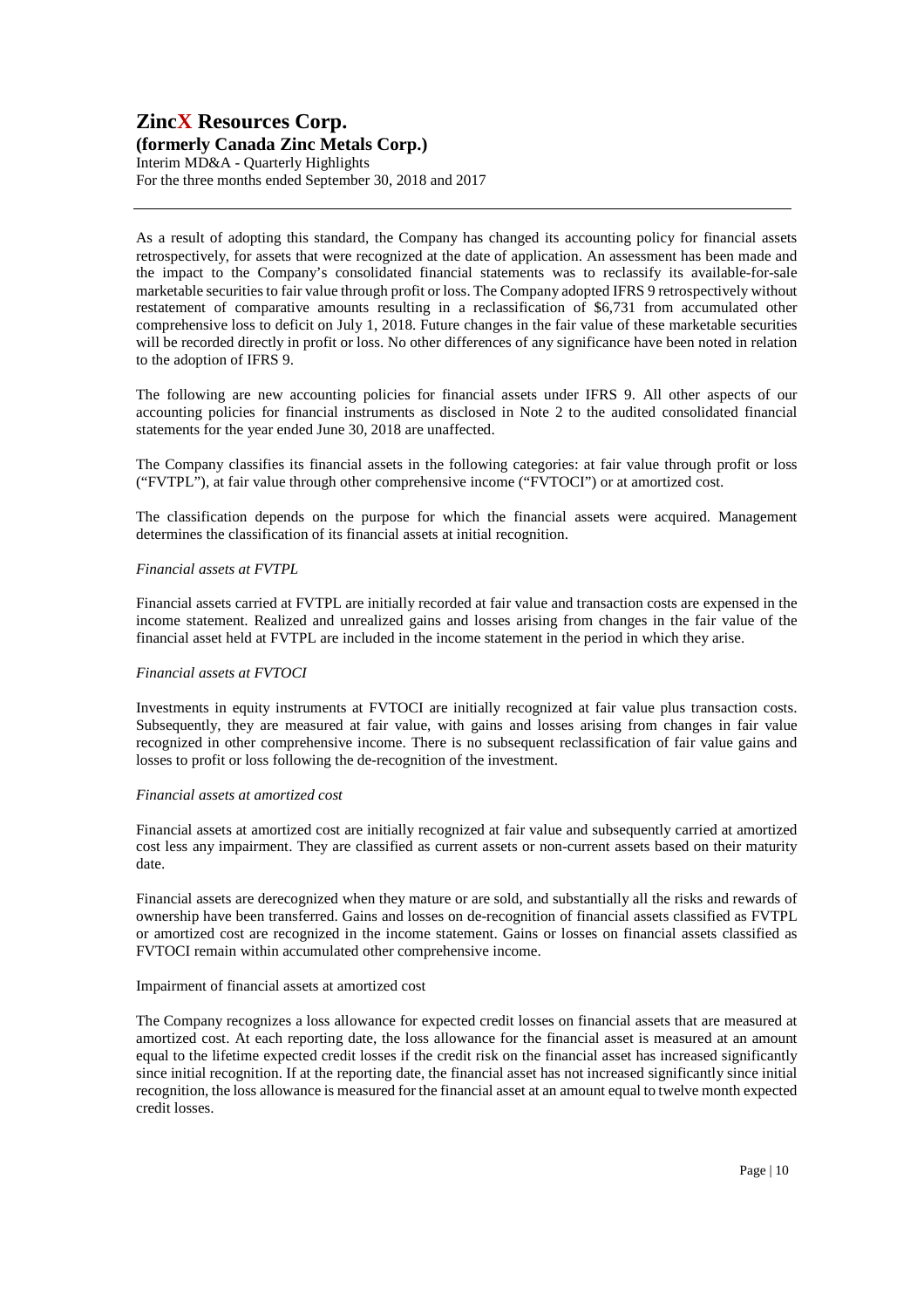## **ZincX Resources Corp. (formerly Canada Zinc Metals Corp.)**  Interim MD&A - Quarterly Highlights For the three months ended September 30, 2018 and 2017

Impairment losses on financial assets carried at amortized cost are reversed in subsequent periods if the amount of the loss decreases and the decrease can be objectively related to an event occurring after the impairment was recognized.

The Company completed an assessment of its consolidated financial instruments as at January 1, 2018. The following table shows the original classification under IAS 39 and the new classification under IFRS 9.

|                                           | Original classification                | New classification                                                                        |
|-------------------------------------------|----------------------------------------|-------------------------------------------------------------------------------------------|
|                                           | <i>IAS</i> 39                          | <b>IFRS</b> 9                                                                             |
| <b>Financial assets</b>                   |                                        |                                                                                           |
| Cash                                      | Financial assets - FVTPL               | Financial assets - FVTPL                                                                  |
| Receivables                               | Loans and receivables - amortized cost | Loans and receivables - amortized cost                                                    |
| Loan receivable                           | Loans and receivables - amortized cost | Loans and receivables - amortized cost                                                    |
| Marketable securities                     | $A$ vailable-for-sale – $FVTOCI$       | Financial assets - FVTPL                                                                  |
| Investments                               | Financial assets - FVTPL               | Financial assets - FVTPL                                                                  |
| <b>Financial liabilities</b>              |                                        |                                                                                           |
| Trade payables and<br>accrued liabilities |                                        | Other financial liabilities - amortised cost Other financial liabilities - amortised cost |

#### *IFRS 15 – Revenue from Contracts with Customers ("IFRS 15")*

On July 1, 2018, the Company adopted IFRS 15, which supersedes IAS 18 – Revenue ("IAS 18"). IFRS 15 establishes a single five-step model framework for determining the nature, amount, timing and uncertainty of revenue and cash flows arising from a contract with a customer. The standard is effective for annual periods beginning on or after January 1, 2018.

The Company is a junior mining exploration company and it currently does not generate any revenue from contracts with customers. Therefore, the adoption of this standard did not have any significant impact on the Company's interim financial statements.

## *IFRS 16 – Leases ("IFRS 16")*

IFRS 16, Leases, new standard contains a single lessee accounting model, eliminating the distinction between operating and financing leases from the perspective of the lessee. The accounting requirements from the perspective of the lessor remains largely in line with previous IAS 17 requirements, effective for annual reporting periods beginning on or after January 1, 2019.

Other accounting standards or amendments to existing accounting standards that have been issued but have future effective dates are either not applicable or are not expected to have a significant impact on the Company's financial statements.

#### **Summary of outstanding share data as at November 16, 2018:**

| (1) | Authorized: Unlimited common shares without par value |             |
|-----|-------------------------------------------------------|-------------|
| (2) | Issued and outstanding:                               | 168,871,375 |
| (3) | Share options:                                        | 10,180,000  |
| (4) | Warrants                                              | 3.237.250   |